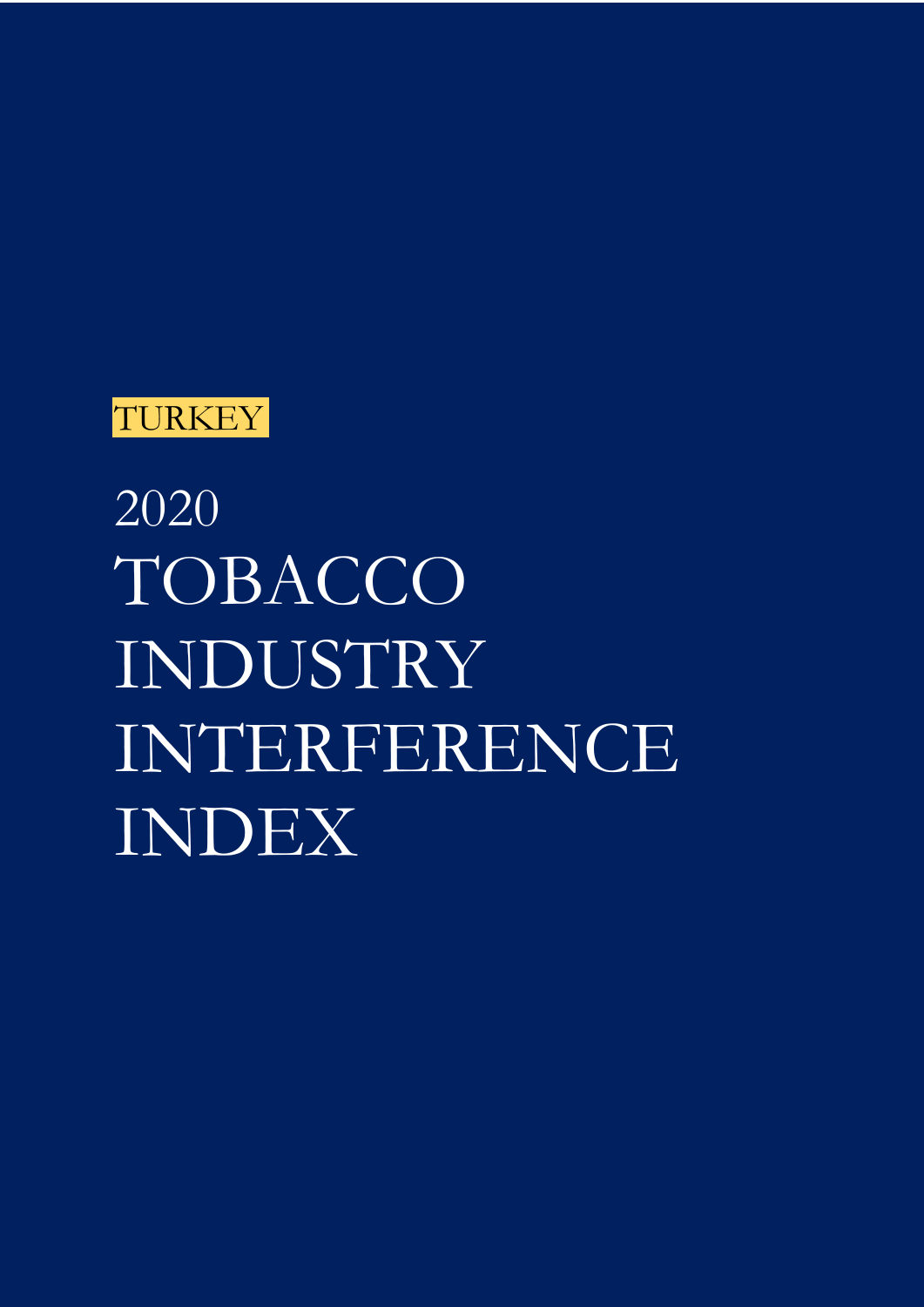# **Background and Introduction**

In 2019, The Health Minister Fahrettin Koca reported the incidence of smoking had increased from 27 percent to 32 percent in recent years, despite a ban on smoking in public places. The incidence of smoking among men had increased to 44 percent, while that among women had risen to 19 percent. The Health Ministry identified ways in which the tobacco industry attempted to increase tobacco use, such as pushing for water pipes after inspections against smoking in cafes or restaurants intensified, claiming electronic cigarettes are harmless, and promoting slim cigarettes to women.

Domestic cigarette sales in 2019 have reached 119,747 billion sticks, which is an increase of 1% in one year, and 28% since 2010. Domestic cigarette sales was 118,541 billion sticks in 2018. Against 1% increase in the amount of sticks, taxable sales value increased by 23%. Domestic sales of macarons (empty cigarette shells) reached 19 billion sticks, an increase of 116.67 % in one year. Water-pipe tobacco production increased by 44% in one year and reached 8,22 million tons, domestic sales increased by 52% -while total taxable value increased by 72%. Turkey exported 8,122 million tons of water-pipe tobacco in 2019. In 2019, roll-your-own tobacco production increased by 103% and reached 780,9 tons. Domestic sales (ton) increased by 107% and total taxable sales value increased by 202%. Macaron production increased by 117% in one year and reached 3,693 billion pieces.<sup>1</sup>

Five foreign tobacco companies control the market in Turkey: British American Tobacco (BAT) Turkey, Japan Tobacco International (JTI), Philip Morris Phillip Morris Sabancı (PHILSA), Imperial (Tobacco) Brands and China National Tobacco Corporation.

BAT announced plans in 2019 to cut 2,300 jobs globally including BAT Turkey as it seeks to drive revenues in controversial e-cigarette to "new category" -such as vapour, tobacco heating products and oral tobacco. Also declared that along with the industry, governments and the public health community have a key role to play in maximising the potential for potentially reduced-risk products (PRRPs) to contribute to harm reduction. For these products to be a success, they must be supported by effective regulatory and policy regimes that enable responsible growth and promote informed consumer choice.<sup>2</sup>

In 2019, PHILSA (PMI Turkey) also declared a transformation that they're building PMI's future on smoke-free products that are a much better choice than cigarette smoking, and these products will one day replace cigarettes -delivering a smoke free future.<sup>3</sup>

The WHO Framework Convention on Tobacco Control (FCTC) Article 5.3 calls upon government to protect itself from influence from commercial and other vested interests of the tobacco industry. Article 5.3 guidelines<sup>4</sup> provides the steps on how to go about this. This report reviews how the government is implementing Article 5.3 guidelines. It uses the questionnaire on Tobacco Industry Interference Index developed by the Southeas Asia Tobacco Control Alliance.<sup>5</sup> It covers the period January 2019 – December 2019. This report is based on publicly available evidence.

<sup>5</sup> Assunta M. Dorotheo E.U. SEATCA Tobacco Industry Interference Index: a tool for measuring implementation of WHO Framework Convention on Tobacco Control Article 5.3; Tob Control http://dx.doi.org/10.1136/tobaccocontrol-2014-051934

<sup>1</sup> The Ministry of Agriculture and Forestry – Tobacco and Alcohol Department

<sup>2</sup> https://www.bat.com/group/sites/uk\_\_9d9kcy.nsf/vwPagesWebLive/DO9DFFYA

<sup>3</sup> https://www.pmi.com/our-transformation/delivering-a-smoke-free-future

<sup>4</sup> Framework Convention on Tobacco Control. Guidelines for implementation of FCTC Article 5.3, Geneva 2008, [decision FCTC/COP3(7)] http://www.who.int/fctc/treaty\_instruments/Guidelines\_Article\_5\_3\_English.pdf?ua=1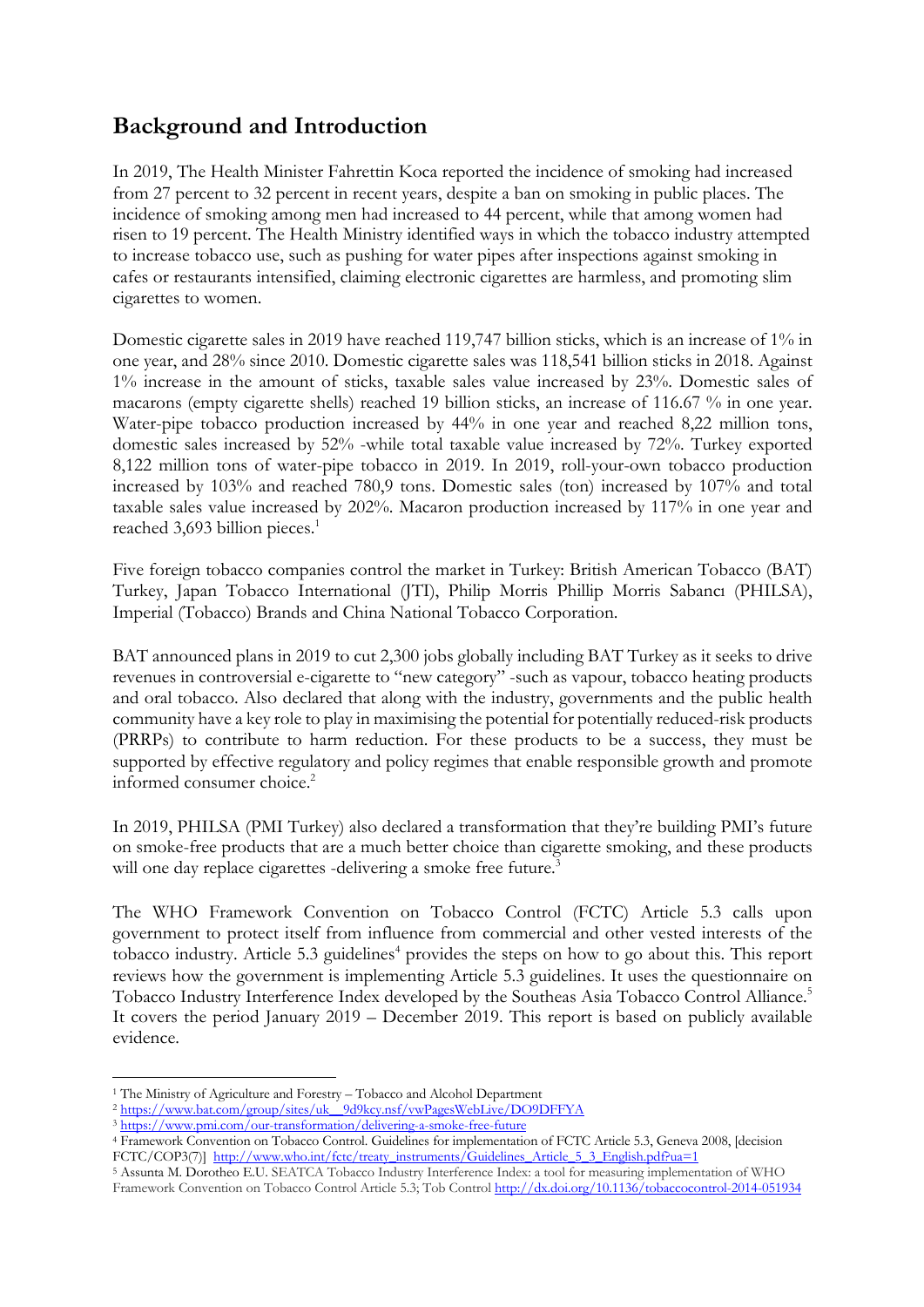## **Summary Findings**

#### 1. **INDUSTRY PARTICIPATION IN POLICY DEVELOPMENT**

Tobacco Industry has a voice in policy development in Turkey.

Mr. Riza Tuna Turagay (previously a public official), board member of British American Tobacco Turkey (BAT) has been appointed as Vice Minister of Commerce by Presidential Decision in Turkey in January 2019.

Tobacco Industry is represented in two large industry organizations, the Turkish Exporters Assembly (The Vice Minister of Commerce was member of the Tobacco Sector Board in 2018) and The Union of Chambers and Commodity Exchanges of Turkey. Both organizations publicly declare that they participate in the Economic and Social Council of the nation and "submit opinions and comments to the political power, to cornerned ministries and parliamentary commissions regarding laws and regulations in draft form or in force", and "perform consultative functions, with specialization committees made up of experienced academicians and upper-level bureaucrats of concerned public and private agencies".

#### 2. **INDUSTRY CSR ACTIVITIES**

There is no proof noted to evaluate government officials participation in CSR activities.

#### 3. **BENEFITS TO THE INDUSTRY**

There are pending Regulations like implementing FCTC 5.3 since 2004.

Concerning Plain packaging law; implementation date at the manufacturing level has been postponed from July 5, 2019 to Dec. 5, 2019 because The Ministry of Agriculture and Forestry which is responsible from the amendment regulation delayed adopting the regulation. Amendment Regulation can only be published on 27 June 2019. With the same amendment regulation further benefits were granted to the Industry. The location of the variant name has been changed from the bottom surface of the unit package of tobacco products, to the visible front surface of unit the package, below the brand name. Also, compliance with the provision that the health warnings in the unit package of tobacco products placed on the market shall not be partially concealed or covered by the banderole was postponed until 31 December 2020.

In Turkey, the fixed tax is imposed automatically twice a year on tobacco products in line with producer price inflation. This implementation was canceled by a presidential decision saying it would not be implemented in the first half of 2020 to keep the inflation rate low.

In 2019, Government supplied investment incentives in the form of either VAT or customs duty exemption to twelve (12) domestic tobacco companies. With these incentives, a total of 2547 tons/year waterpipe tobacco products, a total of 2447 tons/year production capacity of cigarette and other tobacco products and a total of 4.6 billion/year cigarette filter production capacity was created in addition to the existing production capacity in Turkey.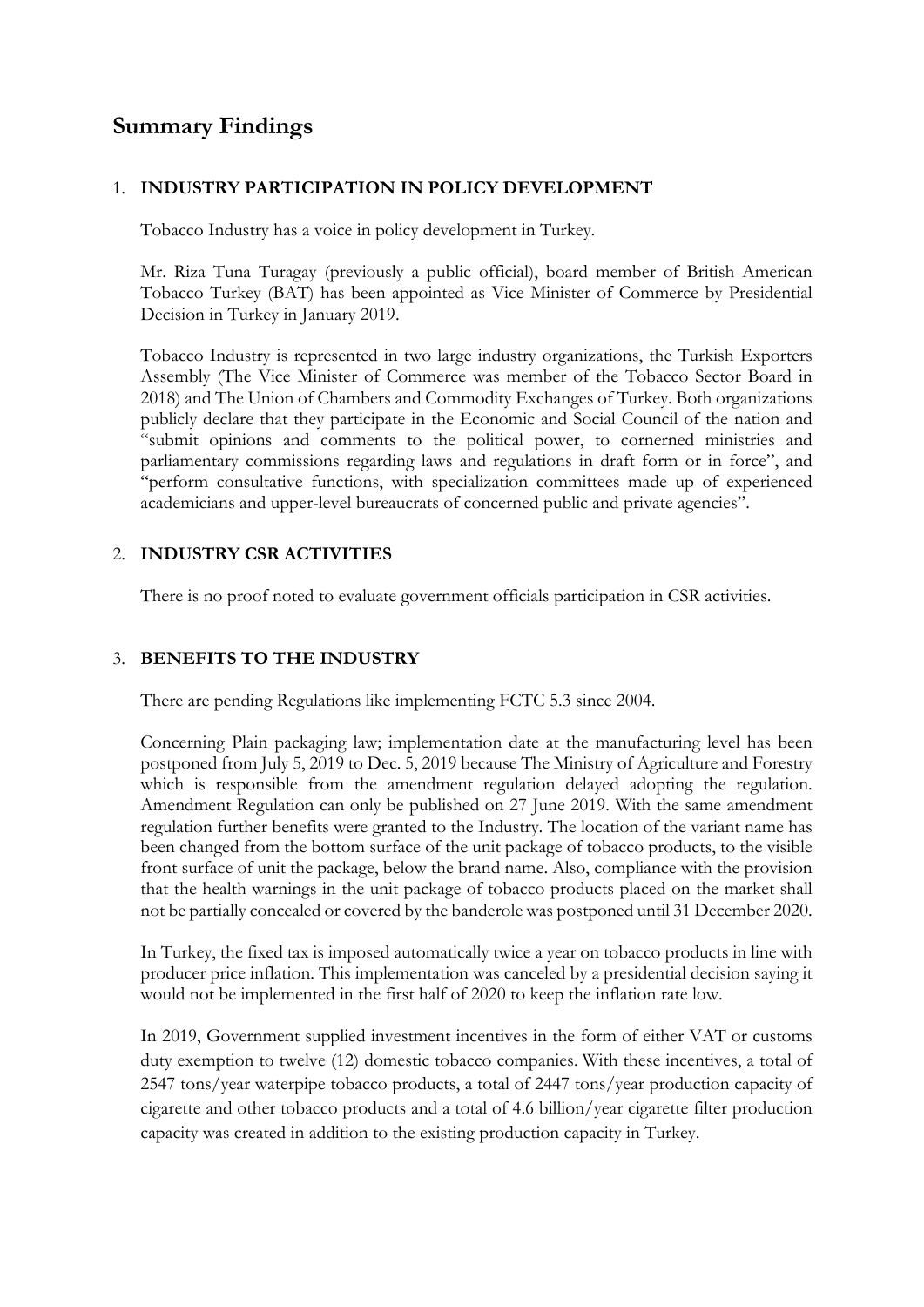#### 4. **UNNECESSARY INTERACTION**

Top level government officials including the President and the Commerce Minister attended social functions and events like presenting awards to tobacco industry representatives for their success in exports/sales.

#### 5. **TRANSPARENCY**

The government does not publicly disclose its meetings or interactions with the tobacco industry. Any industry interference can only be noted through media monitoring by civil society actors.

#### 6. **CONFLICT OF INTEREST**

The government does not prohibit contributions from the tobacco industry or any entity working to further its interests to political parties, candidates, or campaigns or to require full disclosure of such contributions.

There is no evidence of retired senior government officials form part of the tobacco industry, nor any record of current government officials holding positions in the tobacco industry.

#### 7. **PREVENTIVE MEASURES**

Law No. 4703 requires the tobacco industry to periodically submit information on tobacco production and manufacture. Revenues are in scope of Tax Procedure Law. Any other activity, including lobbying, philanthropy, political contributions and all other activities are not allowed by Law No 4207. However, the government does not have program or plan to consistently raise awareness within its departments on policies related to Article 5.3. Moreover, despite FCTC rules, the government does not publicly disclose its meetings or interactions with the tobacco industry.

### **Recommendations**

Turkey should implement and enforce FCTC article 5.3 .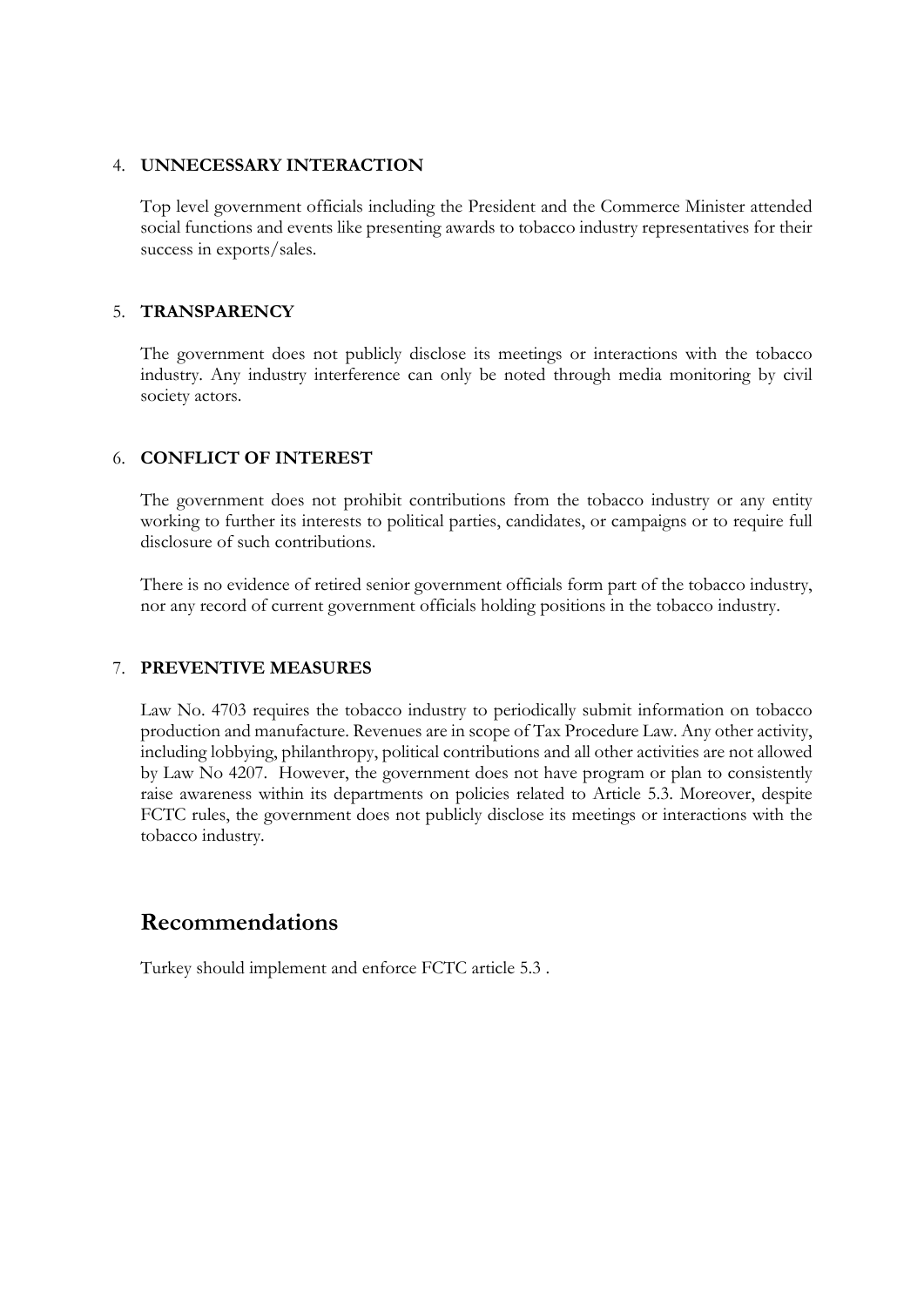# **Turkey: 2020 Tobacco Industry Interference Index**

# **Results and Findings**

|                                                                                                                                                                                                                                                                                                                                                                                                                                                                                                                                                                                                                                                  | $\bf{0}$ |  | 2 |  |   |  |  |  |  |
|--------------------------------------------------------------------------------------------------------------------------------------------------------------------------------------------------------------------------------------------------------------------------------------------------------------------------------------------------------------------------------------------------------------------------------------------------------------------------------------------------------------------------------------------------------------------------------------------------------------------------------------------------|----------|--|---|--|---|--|--|--|--|
|                                                                                                                                                                                                                                                                                                                                                                                                                                                                                                                                                                                                                                                  |          |  |   |  |   |  |  |  |  |
| <b>INDICATOR 1: Level of Industry Participation in Policy-Development</b><br>The government <sup>6</sup> accepts, supports or endorses any offer for<br>1.<br>assistance by or in collaboration with the tobacco industry <sup>7</sup> in setting<br>or implementing public health policies in relation to tobacco control <sup>8</sup><br>(Rec 3.1)                                                                                                                                                                                                                                                                                             |          |  |   |  | 5 |  |  |  |  |
| Mr. Riza Tuna Turagay, board member of British American Tobacco Turkey (BAT) until<br>January 2019, has been appointed as Vice Minister of Commerce by Presidential Decision in<br>Turkey. (Official Gazette, 18 January 2019, No.30659) <sup>9 10</sup> The close association of the new<br>minister with his previous position with BAT leaves a door open for influence from the industry.<br>The appointment of a tobacco industry executive to a governmental position is a violation of<br>Article 5.3 of the FCTC and undermines the government's duty to protect public health policy<br>from undue influence from the tobacco industry. |          |  |   |  |   |  |  |  |  |
| Vice Minister of Commerce (Former BAT Turkey board member) declares interaction with<br>industries in his speech at Association of Customs Consultants meeting on 24 May 2019. <sup>11</sup> -<br>which is his duty/responsibility by the Turkish Commerce Law. By nature, every industry<br>interaction with an official may include draft legislation, technical input, recommendations or<br>such proposals. Please see section 2, 3, 6, 7 for TI acquisitions.                                                                                                                                                                               |          |  |   |  |   |  |  |  |  |
| As the Parties to the WHO FCTC have agreed, "there is a fundamental and irreconcilable<br>conflict between the tobacco industry's interests and public health policy interests". Unless<br>reported by The Ministry, details of any interactions with the tobacco industry remain<br>confidential(!) and therefore must be treated with zero tolerance.                                                                                                                                                                                                                                                                                          |          |  |   |  |   |  |  |  |  |
| 2. The government accepts, supports or endorses policies or legislation<br>drafted by or in collaboration with the tobacco industry. (Rec 3.4)                                                                                                                                                                                                                                                                                                                                                                                                                                                                                                   |          |  |   |  | 5 |  |  |  |  |
| Any legislation amendment which brings benefits to the industry is considered as a solid<br>evidence to show the government accepts or endorses policies or legislation drafted by or in<br>collaboration with the tobacco industry.                                                                                                                                                                                                                                                                                                                                                                                                             |          |  |   |  |   |  |  |  |  |
| The fixed tax is imposed automatically each year and twice a year on alcohol and tobacco<br>products in line with producer price inflation (Law No.4760, Article 12 (3)). But Turkey's<br>Official Gazette published a presidential decision saying it would not be implemented in the<br>first half of 2020. (The Official Gazette, December 31, 2019, No.30995) <sup>12</sup>                                                                                                                                                                                                                                                                  |          |  |   |  |   |  |  |  |  |
| <sup>6</sup> The term "government" refers to any public official whether or not acting within the scope of authority as long as                                                                                                                                                                                                                                                                                                                                                                                                                                                                                                                  |          |  |   |  |   |  |  |  |  |

cloaked with such authority or holding out to another as having such authority <sup>7</sup> The term, "tobacco industry' includes those representing its interests or working to further its interests, including

the State-owned tobacco industry.

<sup>&</sup>lt;sup>8</sup> "Offer of assistance" may include draft legislation, technical input, recommendations, oversees study tour <sup>9</sup> https://www.resmigazete.gov.tr/eskiler/2019/01/20190118-3.pdf

<sup>&</sup>lt;sup>10</sup> https://ticaret.gov.tr/kurumsal

<sup>11</sup> https://www.igmd.org.tr/ticaret-bakan-yardimcisi-riza-tuna-turagay-igmd-iftarindaki-konusmasi\_video  $(at 5:20 min)$ 

<sup>&</sup>lt;sup>12</sup> https://www.resmigazete.gov.tr/eskiler/2019/12/20191231-28.pdf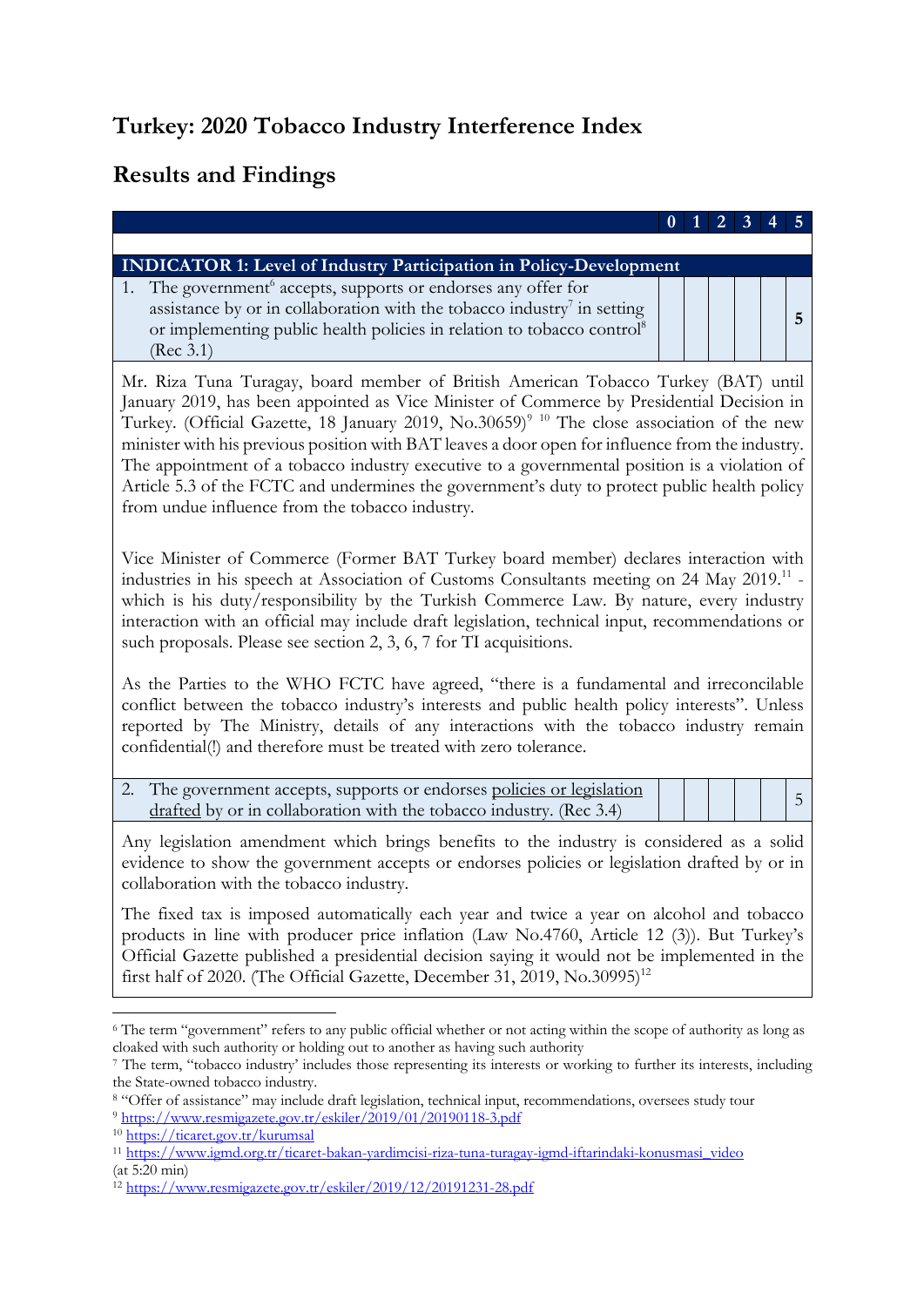#### **0 1 2 3 4 5**

In plain packaging legislation (amendments to Law no. 4207 on Prevention and Control of Hazards of Tobacco Products) published in 2018, the new rules should have taken effect at the manufacturer level on July 5, 2019. However, the plain packaging implementation date at the manufacturing level has been changed to from July 5, 2019 to Dec. 5, 2019. With the same amendment regulation, the location of the variant name has been changed from the bottom surface of the unit package of tobacco products, to the visible front surface of unit the package, below the brand name. Also, compliance with the provision that the health warnings in the unit package of tobacco products placed on the market shall not be partially concealed or covered by the banderole was postponed until 31 December 2020.<sup>13 14</sup>

| 3. The government allows/invites the tobacco industry to sit in  |  |  |  |
|------------------------------------------------------------------|--|--|--|
| government interagency/ multi-sectoral committee/ advisory group |  |  |  |
| body that sets public health policy. (Rec 4.8)                   |  |  |  |

Board member of British American Tobacco Turkey (BAT) presented at the Ministry of Commerce at Vice Minister level amounts to "the government allows/invites the tobacco industry to sit in government interagency/ multi-sectoral committee/ advisory group body that sets public health policy".

Tobacco Industry is represented at the Turkish Exporters Assembly (The Vice Minister of Commerce was member of the Tobacco Sector Board in 2018) and The Union of Chambers and Commodity Exchanges of Turkey. Turkish Exporters Assembly issue its bi-annual action reports. In these reports interactions between tobacco industry and government are listed and photographed. 15 Both organizations -representing tobacco industry among other sector actorsreport that they "participate in the Economic and Social Council of the nation", "submit opinions and comments to the political power in line with the requirements of the private sector", "submit opinions to cornerned ministries and parliamentary commissions regarding laws and regulations in draft form or in force", "establish and maintain the Sectoral Assemblies for comprehensive and accurate identification of sectoral problems, transmission of findings to the Government and their timely finalization", "constitute, for performing detailed studies on economic and social issues as a requirement of its consultative functions, ad hoc specialization committees made up of experienced academicians and upper-level bureaucrats of concerned public and private agencies", ...<sup>16</sup>

Please note: The Turkish version of the reference 14 do not "include participation in the Economic and Social Council of the nation", "establish and maintain the Sectoral Assemblies for comprehensive and accurate identification of sectoral problems, transmission of findings to the Government and their timely finalization", "constitute, for performing detailed studies on economic and social issues as a requirement of its consultative functions, ad hoc specialization committees made up of experienced academicians and upper-level bureaucrats of concerned public and private agencies" statements.17

| The government nominates or allows representatives from the       |  |  |  |
|-------------------------------------------------------------------|--|--|--|
| tobacco industry (including State-owned) in the delegation to the |  |  |  |

<sup>13</sup> https://www.resmigazete.gov.tr/eskiler/2019/06/20190627-28.htm

<sup>&</sup>lt;sup>14</sup> https://members.wto.org/crnattachments/2019/TBT/TUR/19\_3759\_00\_x.pdf

<sup>&</sup>lt;sup>15</sup> https://tim.org.tr/files/downloads/Raporlar/TIM\_Faaliyet\_Raporu\_2018-2019.pdf

<sup>16</sup> https://www.tobb.org.tr/Sayfalar/Eng/AmaciveYapisi.php

<sup>17</sup> https://www.tobb.org.tr/Sayfalar/AmaciveYapisi.php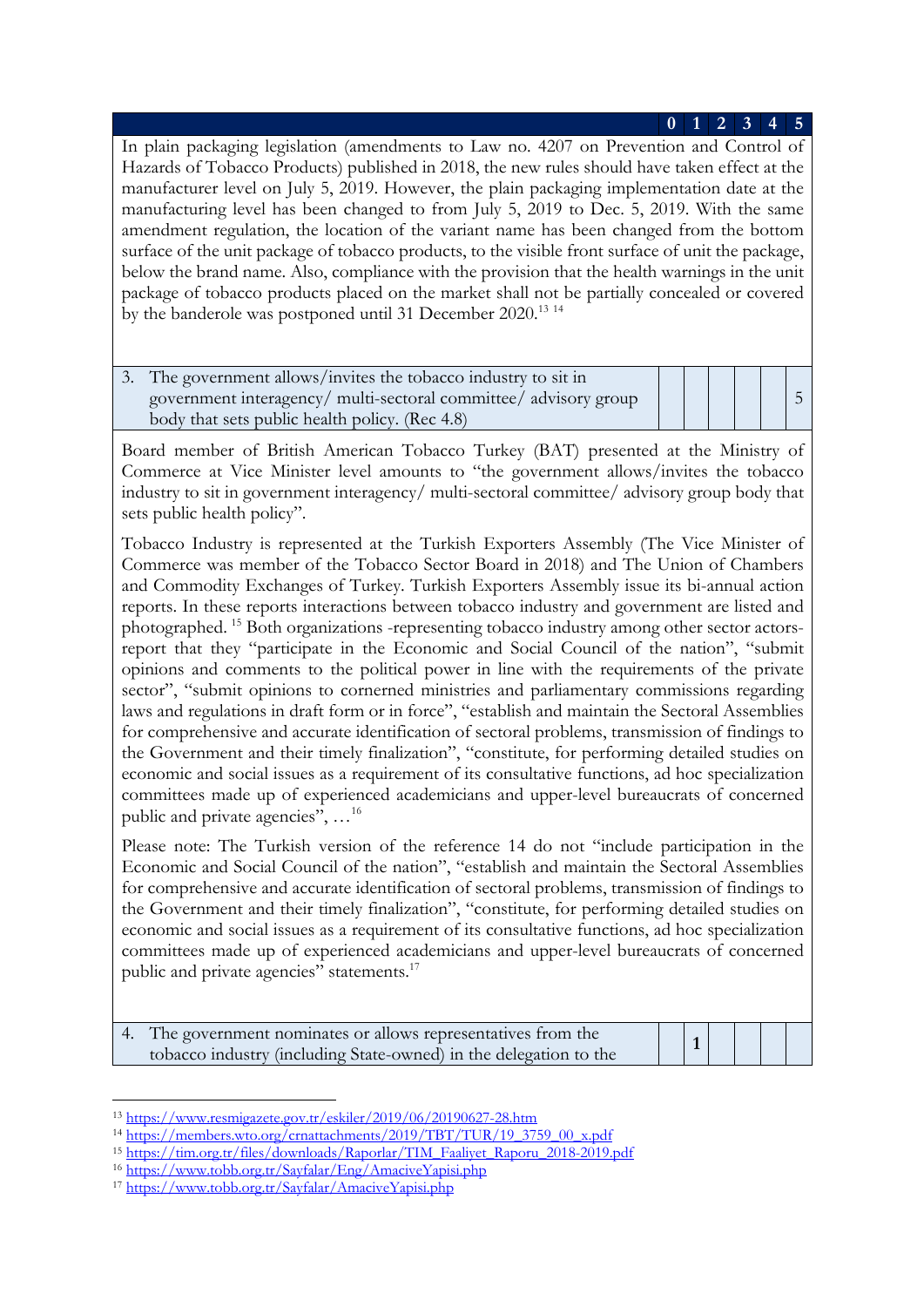|                                                                                                                                                                                                                                                                                                                                                                                                                                                                                                                                                                                                                                                                                                                                                                                                       | $\bf{0}$ |  | 2 | 3 |   |  |  |  |
|-------------------------------------------------------------------------------------------------------------------------------------------------------------------------------------------------------------------------------------------------------------------------------------------------------------------------------------------------------------------------------------------------------------------------------------------------------------------------------------------------------------------------------------------------------------------------------------------------------------------------------------------------------------------------------------------------------------------------------------------------------------------------------------------------------|----------|--|---|---|---|--|--|--|
| COP or other subsidiary bodies or accepts their sponsorship for<br>delegates. (i.e. COP 4 & 5, INB 4 5, WG) <sup>18</sup> (Rec 4.9 & 8.3)                                                                                                                                                                                                                                                                                                                                                                                                                                                                                                                                                                                                                                                             |          |  |   |   |   |  |  |  |
| Board member of British American Tobacco Turkey (BAT) represented in the Ministry of<br>Commerce at Vice Minister level can now be included as a member of the government<br>delegation to participate in the delegation to any FCTC related meetings in COP9.                                                                                                                                                                                                                                                                                                                                                                                                                                                                                                                                        |          |  |   |   |   |  |  |  |
| <b>INDICATOR 2: Industry CSR activities</b>                                                                                                                                                                                                                                                                                                                                                                                                                                                                                                                                                                                                                                                                                                                                                           |          |  |   |   |   |  |  |  |
| A. The government agencies or its officials endorses, supports, forms<br>5.<br>partnerships with or participates in so-called CSR activities organized<br>by the tobacco industry. (Rec 6.2)<br>B. The government (its agencies and officials) receives                                                                                                                                                                                                                                                                                                                                                                                                                                                                                                                                               | $\theta$ |  |   |   |   |  |  |  |
| contributions <sup>19</sup> (monetary or otherwise) from the tobacco industry<br>(including so-called CSR contributions). (Rec 6.4)                                                                                                                                                                                                                                                                                                                                                                                                                                                                                                                                                                                                                                                                   |          |  |   |   |   |  |  |  |
| Government officials do not participate in CSR activities.                                                                                                                                                                                                                                                                                                                                                                                                                                                                                                                                                                                                                                                                                                                                            |          |  |   |   |   |  |  |  |
| <b>INDICATOR 3: Benefits to the Tobacco Industry</b>                                                                                                                                                                                                                                                                                                                                                                                                                                                                                                                                                                                                                                                                                                                                                  |          |  |   |   |   |  |  |  |
| The government accommodates requests from the tobacco industry<br>6.<br>for a longer time frame for implementation or postponement of<br>tobacco control law. (e.g. 180 days is common for PHW, Tax<br>increase can be implemented within 1 month) (Rec 7.1)                                                                                                                                                                                                                                                                                                                                                                                                                                                                                                                                          |          |  |   |   | 4 |  |  |  |
| Concerning;<br>Law 5261 on the Implementation of WHO FCTC<br>Law 4733 on the Regulation of Tobacco, Tobacco Products and Alcohol Market<br>Law 4207 on the Prevention and Control of Hazards of Tobacco Products<br>There are pending Regulations like implementing FCTC 5.3 since 2004.                                                                                                                                                                                                                                                                                                                                                                                                                                                                                                              |          |  |   |   |   |  |  |  |
| Plain packaging policy was adopted in Action Plan 2015-2018. With the amendments dated<br>December 12, 2018 to the Law no. 4207 on Prevention and Control of Hazards of Tobacco<br>Products, Turkey started applying plain packaging for cigarette and tobacco products.                                                                                                                                                                                                                                                                                                                                                                                                                                                                                                                              |          |  |   |   |   |  |  |  |
| The new rules should have taken effect at the manufacturer level on July 5, 2019. However, the<br>plain packaging implementation date at the manufacturing level has been changed to from July<br>5, 2019 to Dec. 5, 2019. The amendment regulation was adopted and published on 27 June<br>2019. With the same amendment regulation, the location of the variant name has been changed<br>from the bottom surface of the unit package of tobacco products, to the visible front surface of<br>unit the package, below the brand name. Also, compliance with the provision that the health<br>warnings in the unit package of tobacco products placed on the market shall not be partially<br>concealed or covered by the banderole was postponed until 31 December 2020. <sup>20</sup> <sup>21</sup> |          |  |   |   |   |  |  |  |

<sup>&</sup>lt;sup>18</sup> Please annex a list since 2009 so that the respondent can quantify the frequency, http://www.who.int/fctc/cop/en/

<sup>&</sup>lt;sup>19</sup> political, social financial, educations, community, technical expertise or training to counter smuggling or any other forms of contributions

<sup>20</sup> https://www.resmigazete.gov.tr/eskiler/2019/06/20190627-28.htm

<sup>&</sup>lt;sup>21</sup> https://members.wto.org/crnattachments/2019/TBT/TUR/19\_3759\_00\_x.pdf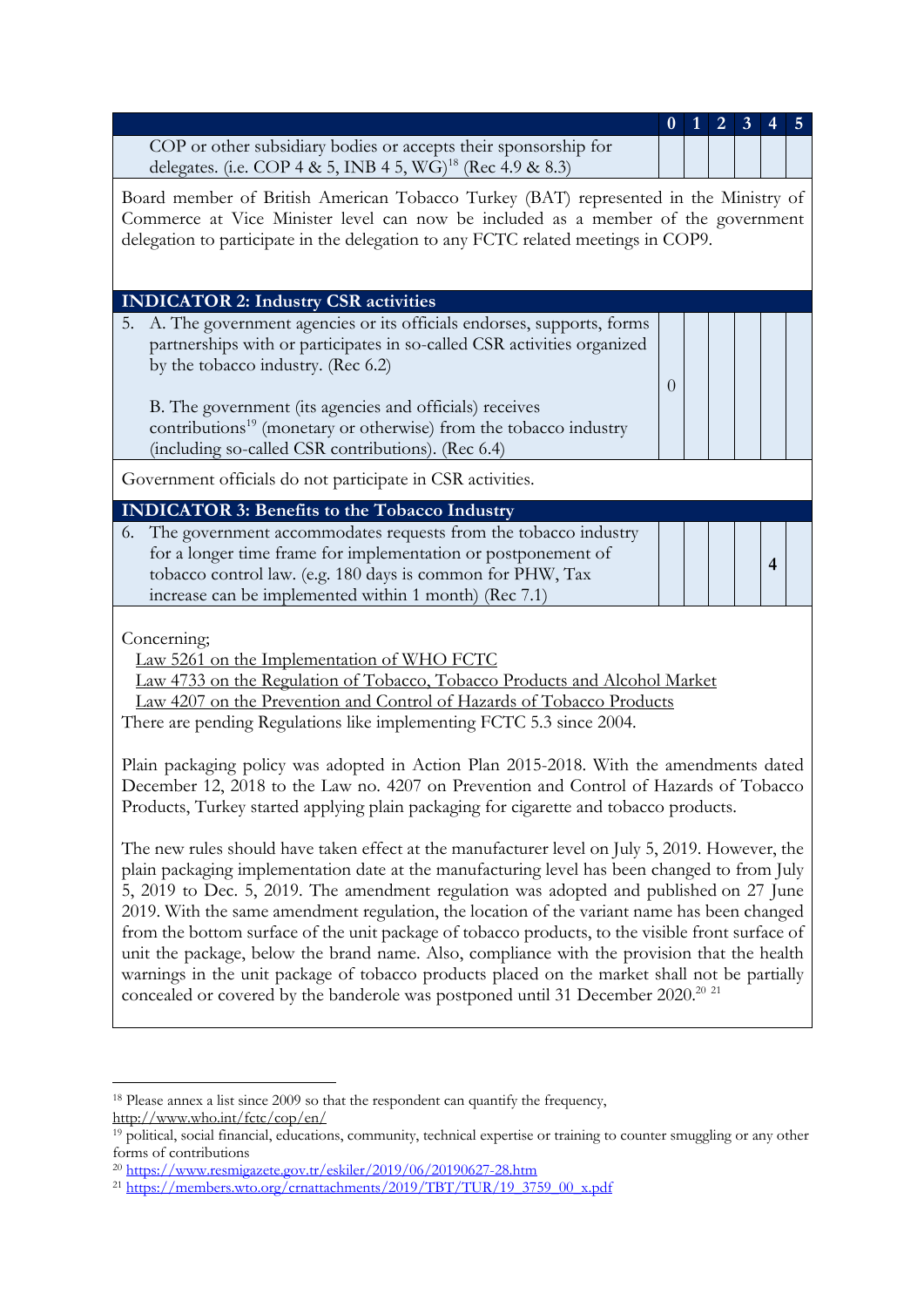International travellers can bring 600 cigarettes, 100 cigarillos, 50 cigars and 250g of tobacco into Istanbul. Law change for plain packaging does not specifically apply to cigarettes sold in duty free shops.

The fixed tax is imposed automatically each year and twice a year on alcohol and tobacco products in line with producer price inflation (Law No.4760, Article 12 (3)). But Turkey's Official Gazette published a presidential decision saying it would not be implemented in the first half of 2020. (The Official Gazette, December 31, 2019, No.30995)

| The government gives privileges, incentives, exemptions or benefits |  |  |  |
|---------------------------------------------------------------------|--|--|--|
| to the tobacco industry (Rec 7.3)                                   |  |  |  |

In 2019, Government supplied investment incentives in the form of either VAT or customs duty exemption to twelve (12) domestic tobacco companies for projects with a fixed investment value of 51 million TL. The average investment value is 4.3 million TL. Supported projects include manufacturing of cigarettes, waterpipe tobacco, macarons/RYO tobacco, cigarette paper and filters, tobacco processing machines and processed tobacco.

In addition to the existing production capacity in Turkey, with these incentives, a total of 2547 tons/year waterpipe tobacco products, a total of 2447 tons/year production capacity of cigarette and other tobacco products and a total of 4.6 billion/year cigarette filter production capacity was created.

The Official Gazette links for details of Investment Incentive Permit lists (in Turkish)<sup>22</sup> <sup>23</sup> <sup>24</sup> <sup>25</sup> <sup>26</sup> 27 28 29 30

| <b>INDICATOR 4: Forms of Unnecessary Interaction</b>                            |  |  |  |
|---------------------------------------------------------------------------------|--|--|--|
| 8. Top level government officials (such as President/ Prime Minister or         |  |  |  |
| Minister <sup>31</sup> ) meet with/ foster relations with the tobacco companies |  |  |  |
| such as attending social functions and other events sponsored or                |  |  |  |
| organized by the tobacco companies or those furthering its interests.           |  |  |  |
| (Rec 2.1)                                                                       |  |  |  |

Top level government officials attend social functions and events like presenting awards to tobacco industry representatives for their success in exports/sales.

Turkish Exporters Assembly announced; "Tobacco and tobacco products exports exceeded \$ 1 billion." $32\overline{33}$ 

<sup>22</sup> https://www.resmigazete.gov.tr/eskiler/2019/12/20191231M5-4.pdf

<sup>23</sup> https://www.resmigazete.gov.tr/eskiler/2019/12/20191204-6.pdf

<sup>24</sup> https://www.resmigazete.gov.tr/eskiler/2019/11/20191101-3.pdf

<sup>25</sup> https://www.resmigazete.gov.tr/eskiler/2019/10/20191017-2.pdf

<sup>26</sup> https://www.resmigazete.gov.tr/eskiler/2019/09/20190913M1-3.pdf

<sup>27</sup> https://www.resmigazete.gov.tr/eskiler/2019/08/20190807-10.pdf

<sup>28</sup> https://www.resmigazete.gov.tr/eskiler/2019/07/20190728-6.pdf

<sup>29</sup> https://www.resmigazete.gov.tr/eskiler/2019/06/20190619-3.pdf

<sup>30</sup> https://www.resmigazete.gov.tr/eskiler/2019/06/20190616-4.pdf

<sup>&</sup>lt;sup>31</sup> Includes immediate members of the families of the high-level officials

<sup>32</sup> https://www.aa.com.tr/tr/ekonomi/ihracatin-yildizlari-odulleri-sahiplerini-buldu-/1757568

<sup>33</sup> https://www.ticaret.gov.tr/haberler/tim-genel-kurulu-ve-ihracatin-sampiyonlari-odul-toreni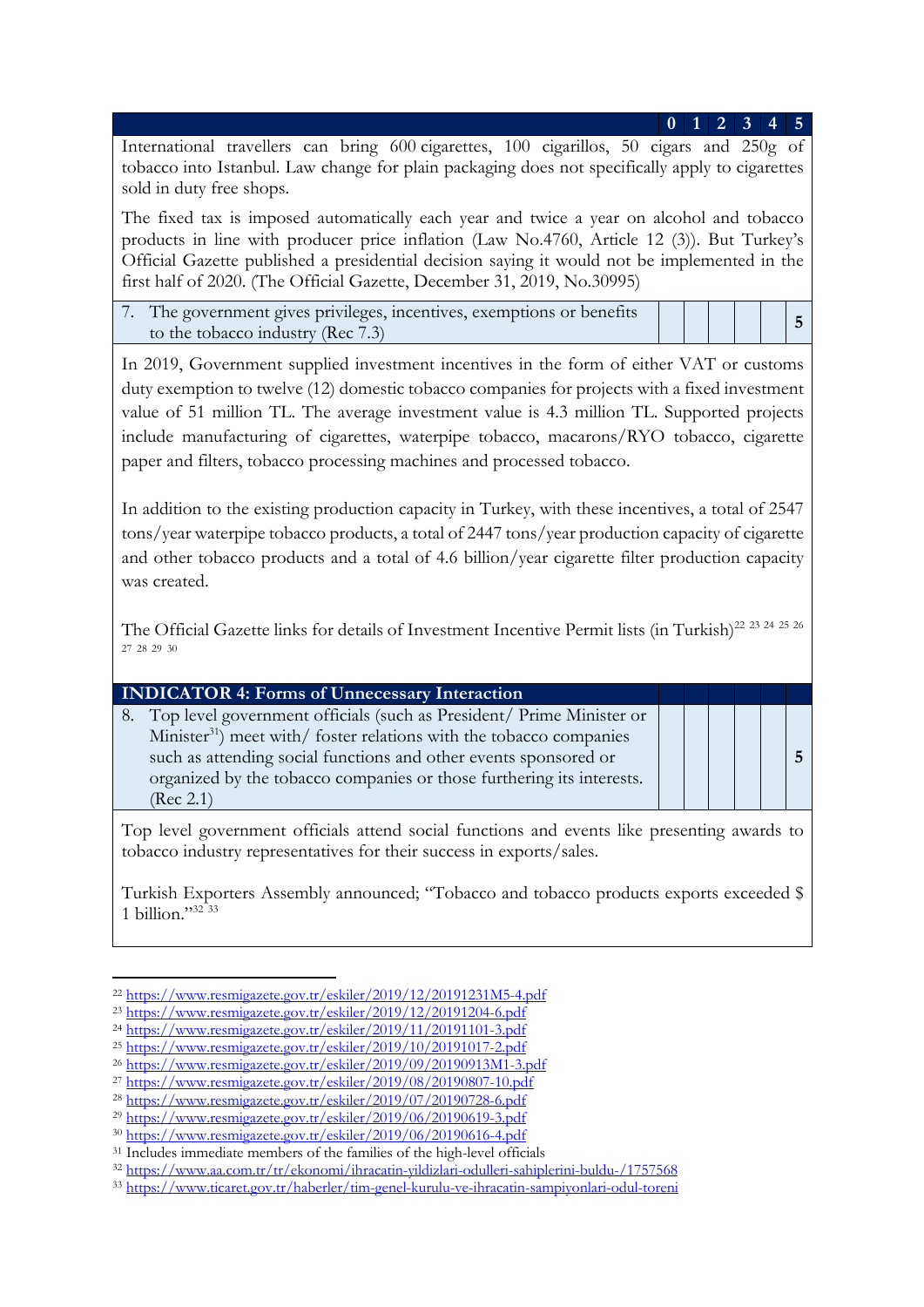**0 1 2 3 4 5** The President Erdogan and the Trade Minister Pekcan congratulated and presented their awards to business people who received Export Champions of 2019 awards at the ceremony. Please see photos in the related article in reference 30 and 31.

The British American Tobacco has been the industry leader in 2019 with its 197.3 million dollars in exports.

PHILSA (PHILIP Morris Sabancı Cigarette and Tobacco Industry and Trade Inc.) received export 2nd champion award in 2019.

JTI received export 3rd champion award in 2019.

| 9. The government accepts assistance/ offers of assistance from the |  |  |  |
|---------------------------------------------------------------------|--|--|--|
| tobacco industry on enforcement such as conducting raids on         |  |  |  |
| tobacco smuggling or enforcing smoke free policies or no sales to   |  |  |  |
| minors. (including monetary contribution for these activities) (Rec |  |  |  |
| 4.3                                                                 |  |  |  |

There is no publicly available evidence of the government accepting any assistance from the tobacco industry.

| 10. The government accepts, supports, endorses, or enters into                    |
|-----------------------------------------------------------------------------------|
| partnerships or agreements with the tobacco industry. (Rec 3.1)                   |
| NOTE: This must <u>not i</u> nvolve CSR, enforcement activity, or tobacco control |
| policy development since these are already covered in the previous questions.     |

There is no publicly available evidence that the government accepts, supports, or endorses, or enters into partnerships or agreements with the tobacco industry.

**0**

| <b>INDICATOR 5: Transparency</b>                                        |  |  |  |
|-------------------------------------------------------------------------|--|--|--|
| 11. The government does not publicly disclose meetings/interactions     |  |  |  |
| with the tobacco industry in cases where such interactions are strictly |  |  |  |
| necessary for regulation. (Rec 2.2)                                     |  |  |  |

The government does not publicly disclose its meetings or interactions with the tobacco industry.

| 12. The government requires rules for the disclosure or registration of |  |  |  |
|-------------------------------------------------------------------------|--|--|--|
| tobacco industry entities, affiliated organizations, and individuals    |  |  |  |
| acting on their behalf including lobbyists (Rec 5.3)                    |  |  |  |

There is no requirement for the disclosure or registration of tobacco industry entities, affiliated organizations, and individuals acting on their behalf including lobbyists.

| <b>INDICATOR 6: Conflict of Interest</b>                                                                                                                                                                                                            |  |  |  |
|-----------------------------------------------------------------------------------------------------------------------------------------------------------------------------------------------------------------------------------------------------|--|--|--|
| 13. The government does not prohibit contributions from the tobacco<br>industry or any entity working to further its interests to political<br>parties, candidates, or campaigns or to require full disclosure of such<br>contributions. (Rec 4.11) |  |  |  |
| There is no prohibition on contributions from the tobacco industry.                                                                                                                                                                                 |  |  |  |
| 14. Retired senior government officials form part of the tobacco industry  <br>(former Prime Minister, Minister, Attorney General) (Rec 4.4)                                                                                                        |  |  |  |